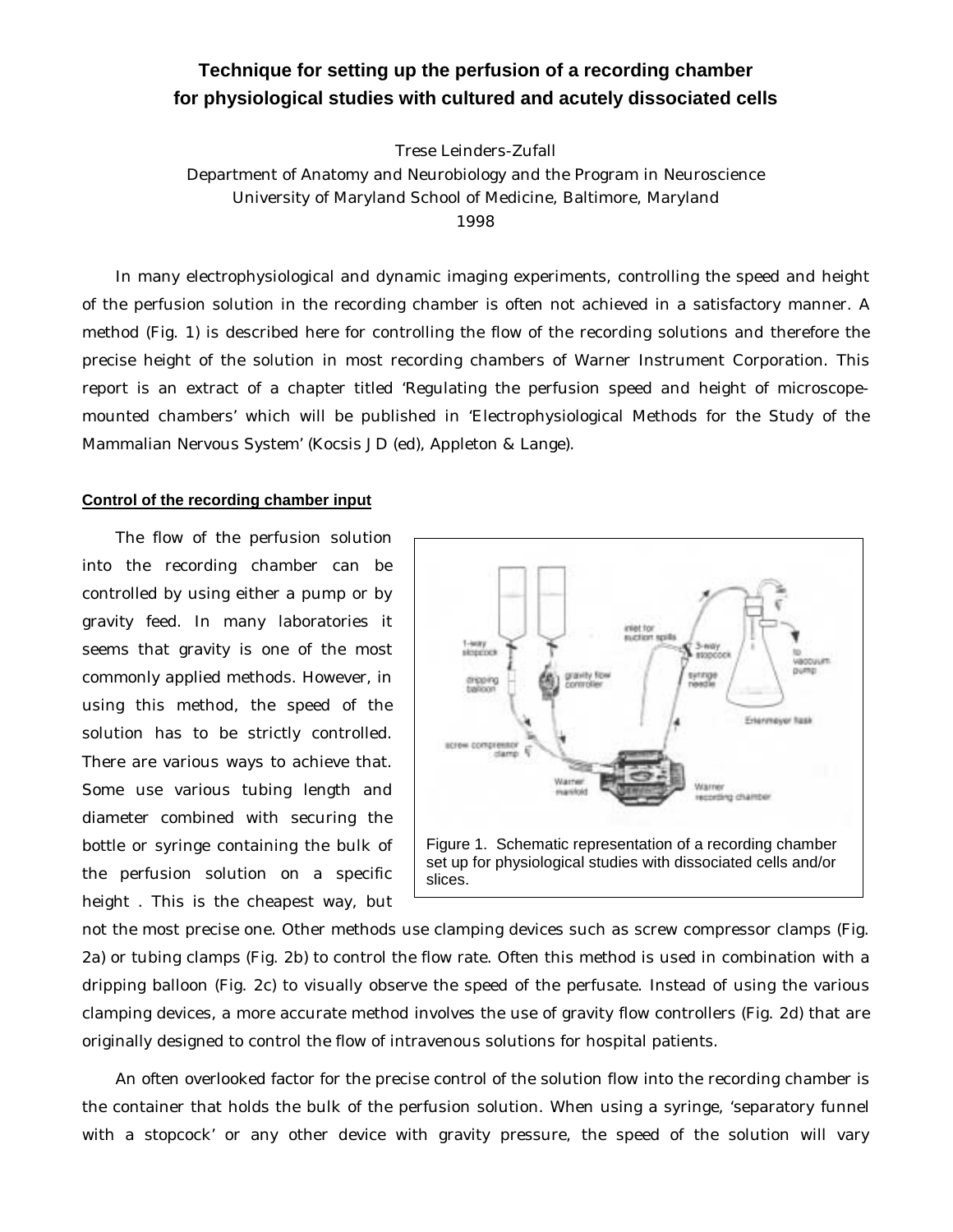proportionally to the amount of perfusate left in the container. This is caused by the 'weight loss' of the solution left in the container that provides pressure onto the flow controller. There are two ways to circumvent this problem. One might use e.g. a very large perfusate reservoir. The amount which is then lost from the container to the recording chamber is then relatively small in comparison to the remaining volume. However, it is common to forget to keep the amount of the perfusion solution above a specific point for maintaining a similar pressure on the tubing lines. For that reason, Nigel Cox of Warner Instruments devised another solution which makes use of 60 cc glass syringes. These syringes are easy to clean and can even be sterilized or decontaminated when necessary. The glass syringes are equipped with a hollow glass plunger. If this plunger is cut open at the top and filled with weights (e.g. sand) and placed on top of the perfusate in the syringe, this weight will cause a constant pressure on the flow controllers.

In addition to controlling the flow rate of the solution, it is a good idea to have a 1-way stopcock directly at the source of the perfusate. This enables instantaneous stoppage of the solution flow, which is advantageous if more than one perfusate will be used during the experiment. Instead of the stopcock some investigators use roller clamps. However, these devices clamp down the tubing in such a way that they cause over time blockage of the solution flow due to the permanent dislocation of the tubing.

In the event that more than one bath perfusate is being used, Warner Instrument Corporation has manifolds available for up to 8 input lines. The inputs are joined internally to a common output in a near zero dead space configuration. These manifolds should be used with a very short length tubing between the manifold and the recording chamber, so the solution exchange times are minimized. In combination with the manifolds, the already mentioned 1-way stopcocks (see Fig. 1) should always be present to prevent the back-propagation of the flowing perfusion solution into the tubing of the other perfusion solutions.

## **Control of the recording chamber output**

The perfusion solution in the recording chamber can be removed by using vacuum suction, in the event that not a pump is operating the in- and output. When using vacuum suction, it is necessary to control the force of the suction precisely to be able to fine tune its height in the recording chamber. This can be achieved by using the appropriate tubing, a stopcock and the metal suction device delivered with the recording chamber.

The metal suction device is specially designed to draw air and fluid at the same time, which helps to control the solution height more accurately and also reduces electrical noise caused by the suction vortex. The ideal position of this metal suction device is such that the longitudinal opening is kept in a 90 degrees angle to the solution surface. The suction device can be easily placed at any location in the recording chamber reservoir with the use of modeling clay, in the event that the designated holder built into the chamber is at an inconvenient position.